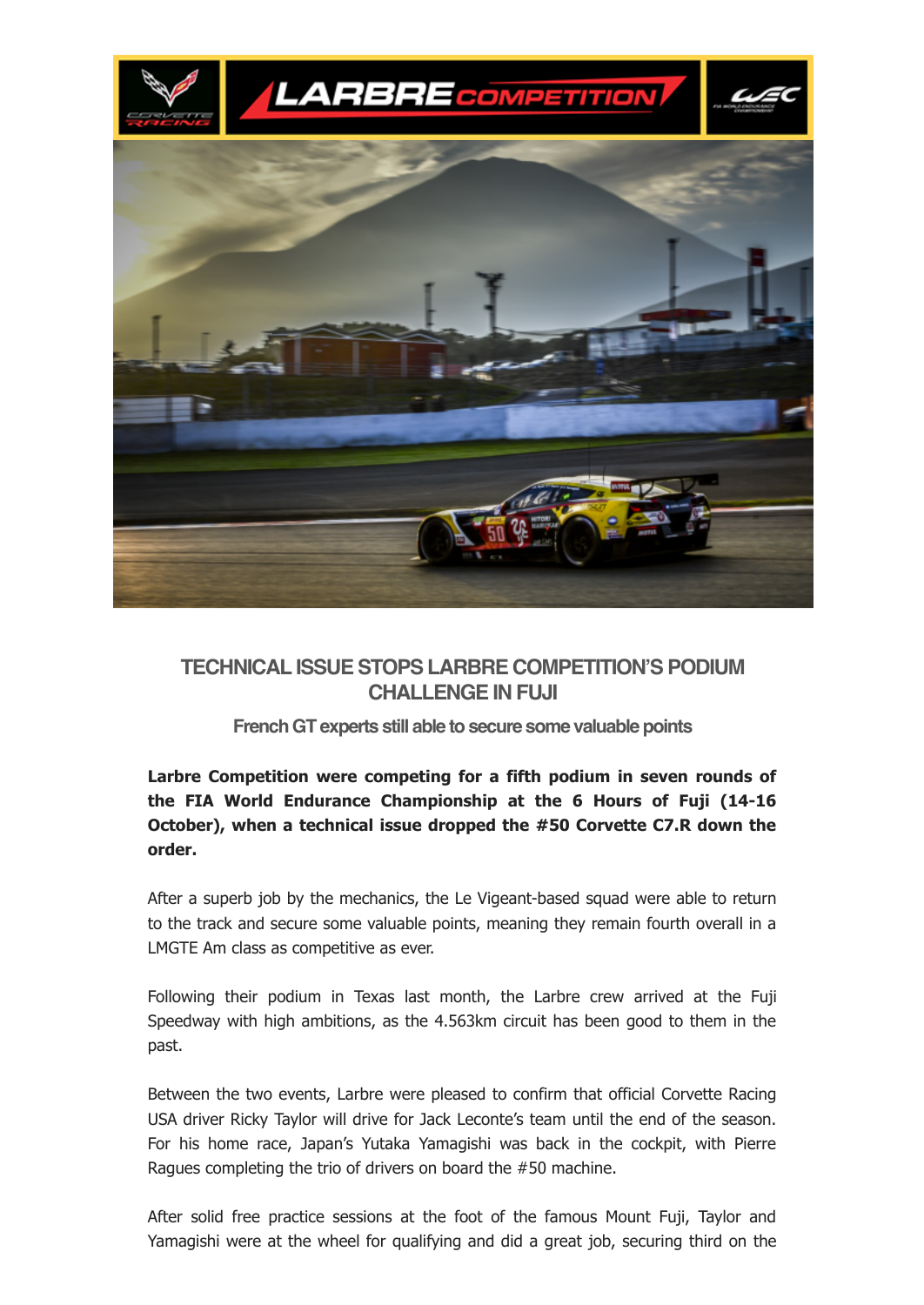grid for the sole French GT team competing in FIA WEC, just a tenth off pole position. This confirmed the performance level of the team in what is a closely fought championship.

Taking the start once again, Taylor made good progress, moving up to second place at the end of the first lap. Remaining at the front of the race during his entire opening stint, the American handed over the car to Yamagishi for the second hour.

Following a good and clean stint by Yamagishi, Ragues was next to take over with the #50 Corvette C7.R running in fourth position at the time. The Frenchman made an immediate impression, pulling off a great overtaking manoeuvre to land the Larbre squad back inside the top three.

Following another error-free run from Yamagishi, the Frenchman was back behind the wheel for his own second stint and was maintaining the #50 car in the fight for a fifth podium. However, a transmission issue forced him to return into the pits less than 90 minutes before the end of the race.

After completing a temporary repair, the mechanics found a clever solution which worked and were rewarded for their efforts as the team managed to do the 14 more laps they needed in order to reach the 70 per cent overall distance of the event. Larbre were classified in sixth, meaning they secured eight important points for the championship.

Away from the track, everyone in the French squad remembered Ietoshi Kaneko, who passed away on 23 September. He was a great endurance expert from Japan, but also a long time friend of Jack Leconte and Larbre Competition.

**Ricky Taylor**: "My first trip to Fuji was one to remember. Both of my team-mates were able to pass on their knowledge of the circuit to me and we proved to be competitive in the practice sessions and qualifying.

"The race result was disappointing, but the guys did an incredible job to get us to the 70 per cent completion we needed to get those vital points, showing amazing spirit, perseverance and teamwork. I am happy to be staying with Larbre until the end of the season and look forward to the next race in Shanghai."

**Pierre Ragues:** "It is a shame we missed out on a podium finish, especially after one of our most homogenous performances as a crew. Our #50 Corvette C7.R has been extremely reliable since the beginning of the year but mechanical issues will always be a part of motor racing.

"I would like to underline the exceptional work of the mechanics, who were able to find a solution that allowed us to re-join the race and be classified. These points keep us fourth in the championship and with two races to go, anything can still happen."

**Yutaka Yamagishi**: "I was delighted to drive in my home country and happy with my race pace. During my first stint, lap times were very consistent and the behaviour of the car suited me perfectly.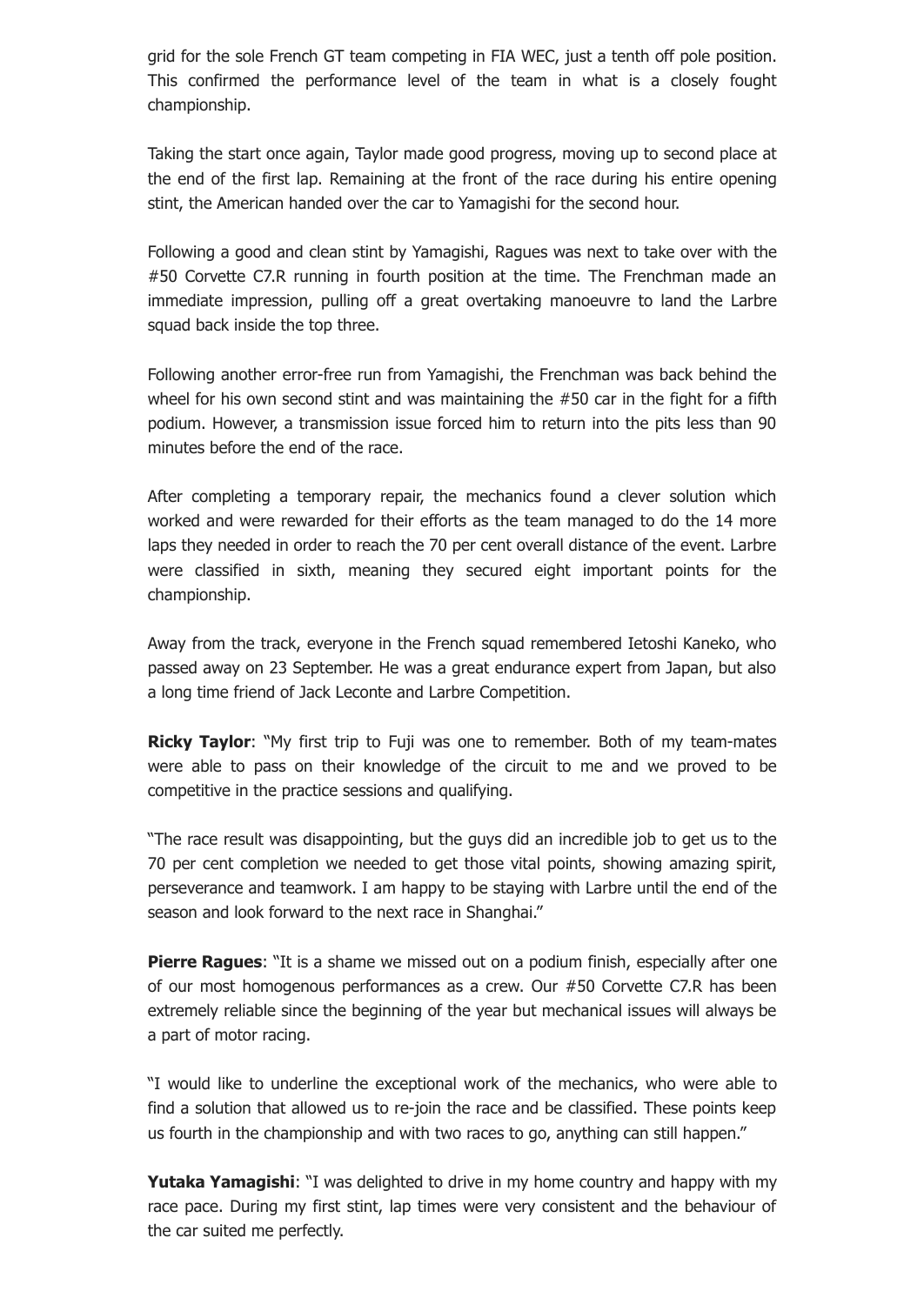"During my second stint, debris on the track sped up the degradation of the tyres, so I eased off in order not to take too many risks and look after the car.

"The team worked very hard this weekend and Kaneko was definitely in the back of everyone's minds. I know he would have been looking down at the whole team feeling proud."

**Jack Leconte, Team Manager**: "Once again, Larbre Competition was on the money to deliver a solid and successful weekend, with a podium finish looking likely, before we encountered this transmission issue.

"As a consolation, we have been able to bring the car back into the pits to make some repairs, whereas normally this type of issues forces us to stop out on track. The points scored in Fuji allow us to remain in the fight for an overall podium position in the championship.

"I would like now to pay tribute to my friend Kaneko, who was in Endurance Racing since I started to be involved with motorsport thirty years ago and sadly passed away last month.

"We have spent so many privileged moments together through our passion for Le Mans and associated championships. After some joint programmes over the years, we shared a full project this season in the FIA WEC with our Japanese driver Yutaka for whom he was managing.

"We enjoyed working together in Austin, once again sharing our great professional and friendly relationship with a lot of enthusiasm and energy.

"Coming back to Japan, where we were extending this project for 2016, the emotion was huge and the void left by his absence was just as big. At the foot of Mount Fuji, all the team joined me to say a last goodbye to Kaneko."

The **6 Hours of Shanghai** plays host to the eighth and penultimate round of the 2016 FIA WEC in less than three weeks time (**46 November**), at the same circuit that welcomes the Formula 1 Chinese Grand Prix.

#### **6 Hours of Fuji – LMGTE Am results**

- **1.** Aston Martin Racing/Aston Martin V8 Vantage/Dalla Lana-Lamy-Lauda: 208 laps
- **2.** AF Corse/Ferrari F458 Italia/Perrodo-Collard-Aguas: 1 lap
- **3.** KCMG/Porsche 911 RSR/Ried-Henzler-Camathias: 1 lap
- 4. Gulf Racing/Porsche 911 RSR/Wainwright-Carroll-Barker: 1 lap
- **5.** Abu Dhabi-Proton Racing/Porsche 911 RSR/Al Qubaisi-Heinemeier Hansson-Long: 5 laps

## **6. Larbre Competition/Corvette C7.R/Taylor-Ragues-Yamagishi: 53 laps**

## **FIA World Endurance Championship LMGTE Am category (7/9 rounds)**